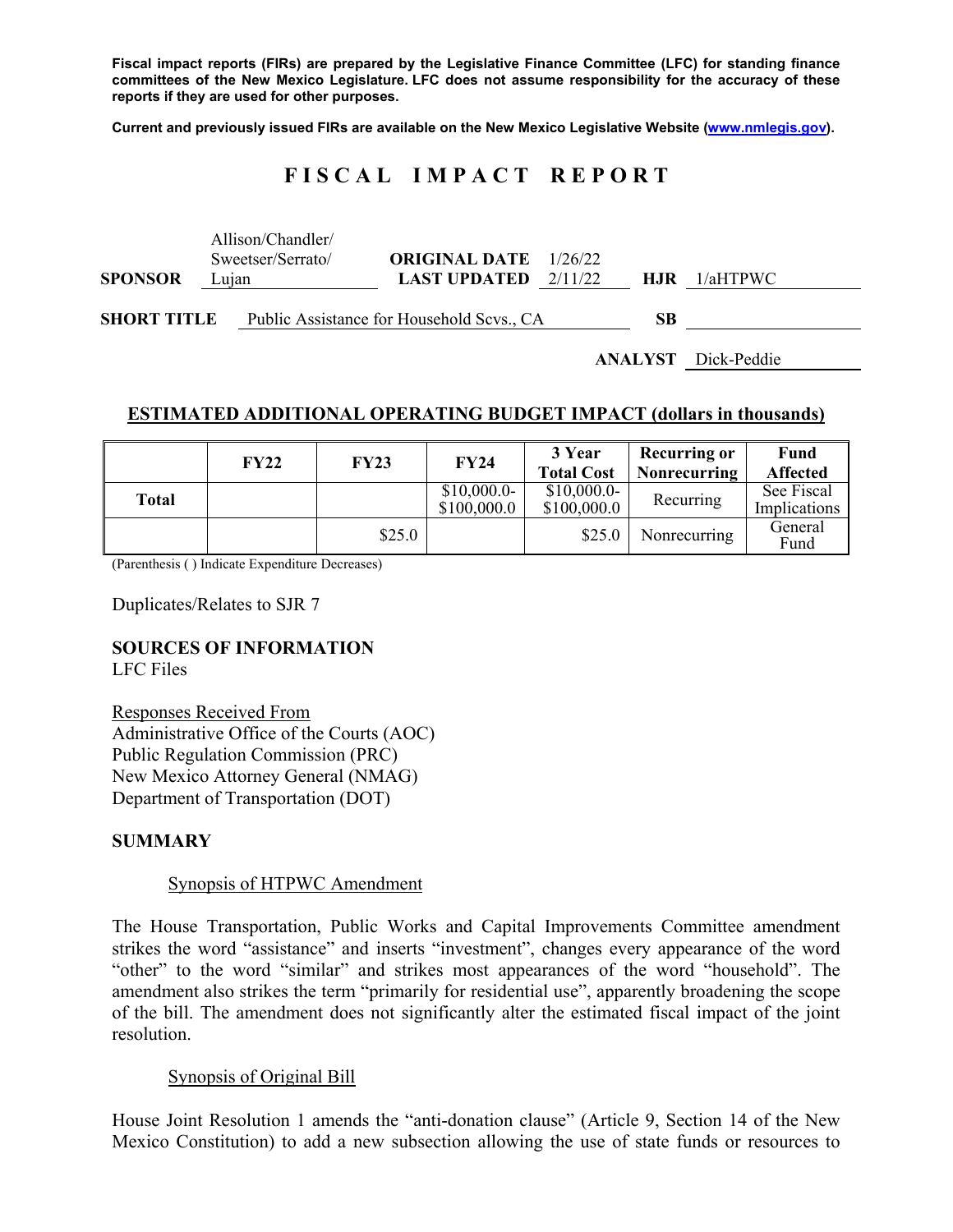#### **Senate Joint Resolution 1/aHTPWC – Page 2**

provide essential household services. HJR1 defines "essential household services" as "infrastructure that allows internet, energy, water, wastewater or other services as provided by law." The proposed subsection would require implementing legislation by a majority vote of each house of the Legislature.

The proposed amendment, if approved, is to be voted on at the next regular general election held after the adjournment of that Legislature or at a special election to be held not less than six months after the adjournment of that Legislature.

# **FISCAL IMPLICATIONS**

The constitutional amendment would allow the Legislature to appropriate state funds for access to infrastructure for internet, energy, water, or wastewater services upon passage of enacting Legislation by a majority of both houses. HJR1 specified that implementing legislation should contain "safeguards to protect public money," but does not define the term "safeguards." HJR1 does not cap appropriation amounts for these purposes, making the true potential fiscal impact difficult to determine. The LFC additional operating budget impact table reflects an estimate of potential costs to state resources based on past appropriations for qualifying services such as broadband and residential water projects.

It is unclear if the bill's provision allowing funding for "*accessibility* to essential household services" precludes direct payments to either residents or utility companies to prevent delinquency shut-offs for water, wastewater, or internet access. In March 2021, the Public Regulation Commission reported approximately \$60 million in delinquent charges for utility bills resulting from the Covid-19 pandemic.

Additionally, the Department of Transportation (DOT) notes the joint resolution could allow enabling legislation to direct the expenditure of resources such as DOT right-of-way (ROW) to be used for non-public entities, which could have an unknown, but significant fiscal impact. The departments continue:

NMDOT right-of-way (ROW) is a valuable resource to the citizens of the state because it serves as a contiguous public utility corridor network throughout the state and is exempt from county or municipal zoning regulation. Private stockholder-owned internet broadband businesses and member-owned cooperatives have been negotiating with the NMDOT to use its ROW for free or for less than fair market value in lieu of acquiring private easements. Two long-haul or back-haul fiber optic cable businesses that wish to cross the state by using Interstate ROW have offered revenue sharing or per mile payment options and/or to share their fiber optic resources with state government.

At this time, NMDOT cannot determine the fiscal impacts that would result from passage of HJR 1 because those impacts would depend on the enabling legislation directing the expenditure of state funds or resources for non-public entity use of NMDOT ROW for the provision of "essential services". Essential services such as energy, water, and wastewater are already accommodated within NMDOT ROW through existing statutes and 17.4.2 NMAC.

If the enabling legislation directed the NMDOT to make ROW available for essential services, including internet, the cost to the NMDOT and the taxpayers would depend on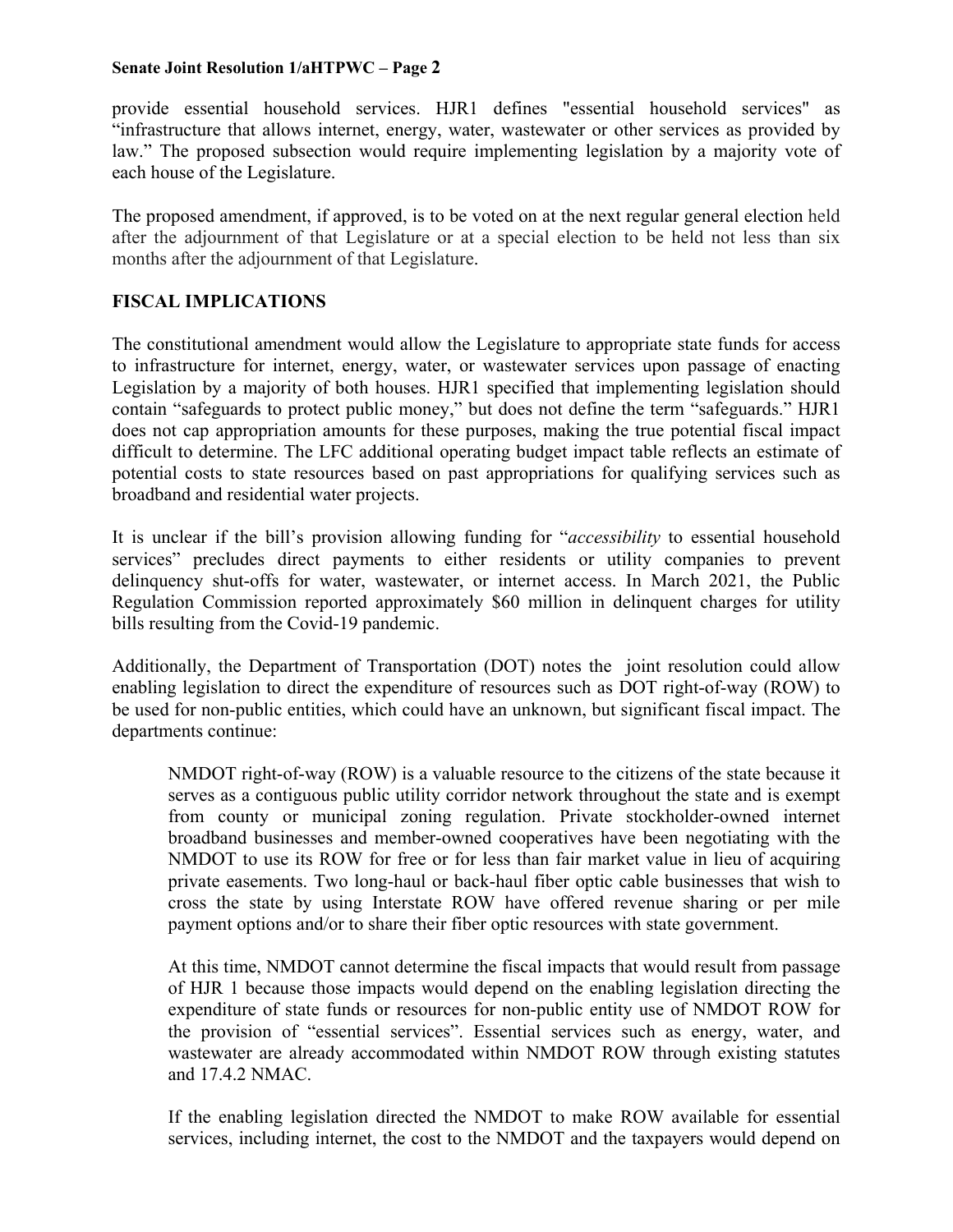#### **Senate Joint Resolution 1/aHTPWC – Page 3**

whether the ROW would still be available for concurrent use for transportation purposes. For example, if an internet broadband business wanted to install aerial cable and pole facilities in the NMDOT ROW, the subject ROW could not also be used by the NMDOT for a driving surface or a safety "clear-zone" void of collision dangers (the aerial poles). However, if the ROW were to be used for a buried cable installation or a wastewater pipeline, the NMDOT likely could pave over the buried cable or pipeline for concurrent use as a highway, except for areas needed for access vaults, pedestals, lift-stations, power, switching rack-space, valves, service and maintenance buildings and huts. These two differing uses, for an aerial or a buried facility, could have drastically different fiscal impacts on the NMDOT and the public ROW.

The operating budget impact table does not include a fund affected by HJR1, as the bill does not specify which funds would be available for use.

The Secretary of State (SOS) notes:

The SOS supports and understands the Legislature's prerogative to place constitutional amendments before the voters of the state. For the purposes of determining the costs involved, the SOS wishes to inform legislators that, under Section 1-16-4 NMSA 1978, the SOS is required to print the full text of each proposed constitutional amendment, in both Spanish and English. The cost of producing the voter guide will change depending upon the number and length of the constitutional amendments passed and the number of registered voters but can be estimated at \$25 thousand.

The SOS is also constitutionally required to publish the full text of each proposed constitutional amendment once a week for four weeks preceding the election in one newspaper in every county in the state. In 2020, the SOS spent \$351,015 for the required newspaper publications, however, the cost is dependent upon the number and length of the constitutional amendments that are passed. For planning purposes, an estimate of \$20.72 per word may be used to represent the costs realized in the 2020 general election to estimate the cost of publishing each constitutional amendment.

#### **SIGNIFICANT ISSUES**

The enactment of HJR1 could help resident's access critical services during extenuating circumstances, such as the Covid-19 public health emergency, when resources may be available but the state's ability to administer those resources is strained.

Some state and quasi-governmental agencies such as the Renewable Energy Transmission Authority, Office of Broadband, and the Public Regulation Commission have existing authority to provide access to essential household services without amending Article 9.

The PRC elaborates:

The definition of "essential household services" includes infrastructure for energy, water, and wastewater services. Other than some municipal utilities, such services are provided by investor-owned utilities and member-owned rural cooperatives which are currently regulated by the New Mexico Public Regulation Commission ("Commission") pursuant to the Public Utility Act ("PUA"). The PUA provides for these public utilities to have the